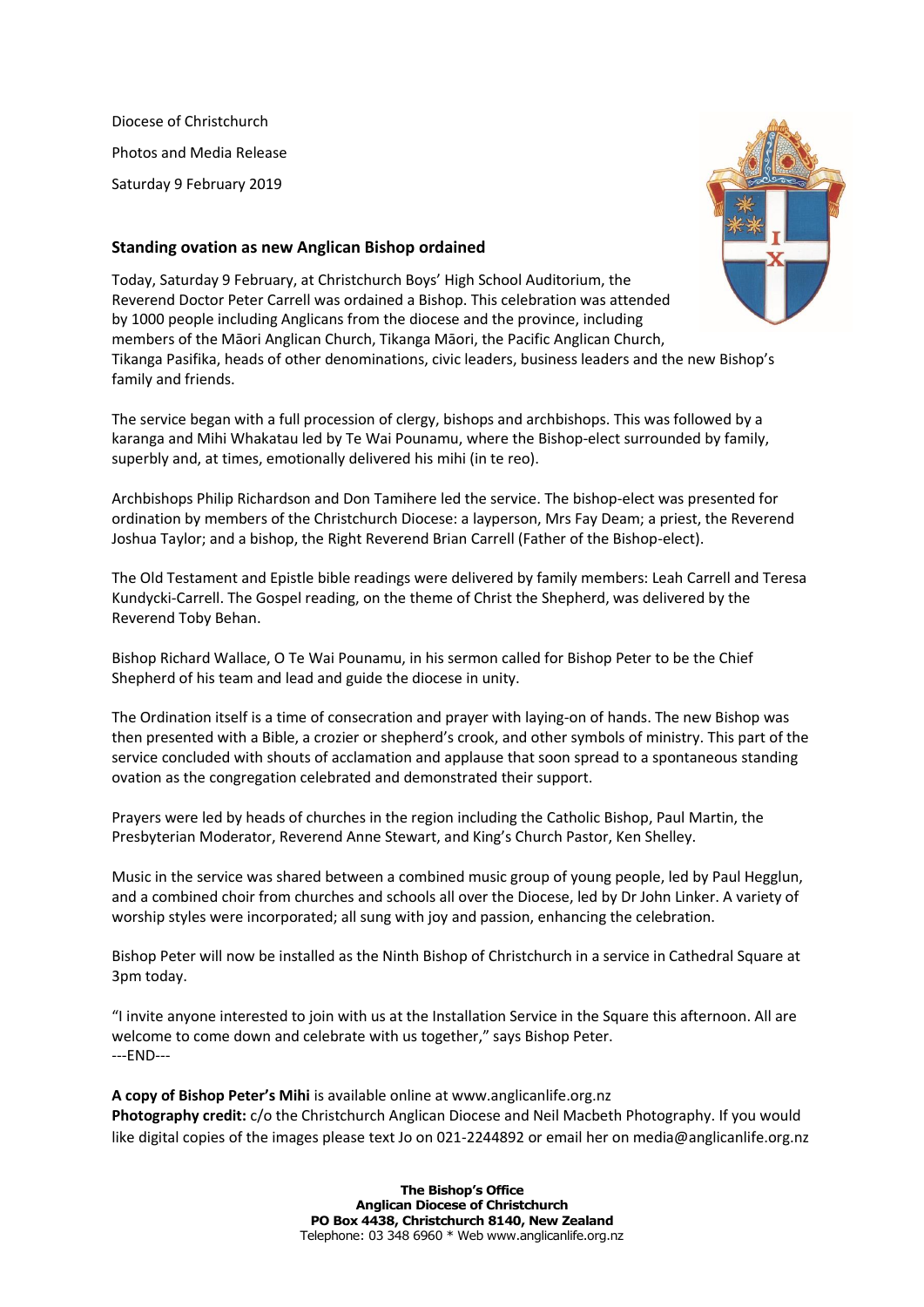

Bishop-elect Peter Carrell is greeted by Archbishop Don Tamihere.



The new Bishop kneels and is prayed for by the Archbishops and Bishops..



Bishop Peter is dressed in the vestments of his new office by his wife Teresa, and daughter Bridget. All photos C/o Christchurch Anglican Diocese and Neil Macbeth Photography

> **The Bishop's Office Anglican Diocese of Christchurch PO Box 4438, Christchurch 8140, New Zealand** Telephone: 03 348 6960 \* Web www.anglicanlife.org.nz